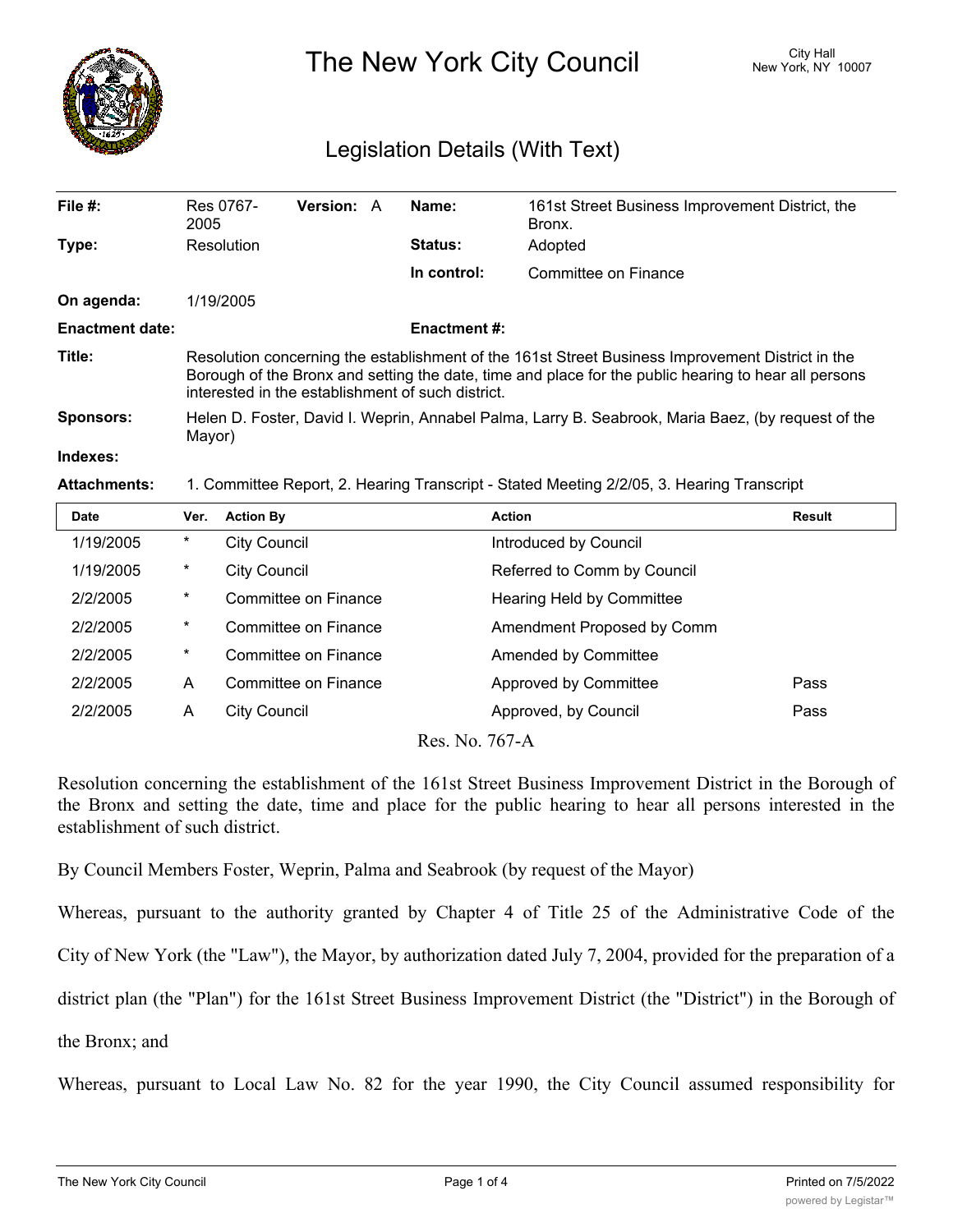adopting legislation establishing Business Improvement Districts; and

Whereas, pursuant to section 25-405 (c) of the Law, the New York City Department of Small Business Services ("SBS") submitted the Plan to the City Planning Commission (the "CPC") on August 16, 2004; and

 Whereas, pursuant to section 25-405 (c) of the Law, the CPC submitted the Plan to the City Council on August 18, 2004; and

Whereas, pursuant to section 25-405 (c) of the Law, the CPC submitted the Plan to the Council Members representing the council districts in which the proposed district is located on August 18, 2004; and Whereas, pursuant to section 25-405 (c) of the Law, the CPC submitted the Plan to the community board (Bronx Community Board Number 4, hereinafter referred to as the "Community Board") for the community district in which the proposed District is located on August 18, 2004; and

Whereas, pursuant to section 25-405 (c) of the Law, the Community Board notified the public of the Plan in accordance with the requirements established by the CPC; and

Whereas, pursuant to section 25-405 (c) of the Law, the Community Board conducted a public hearing on September 28, 2004; and

Whereas, on September 28, 2004, the Community Board voted to approve the establishment of the District; and

Whereas, pursuant to section 25-405 (c) of the Law, the CPC reviewed the Plan, held a public hearing and prepared a report certifying its unqualified approval of the Plan; and

Whereas, pursuant to section 25-405 (c) of the Law, the CPC submitted its report to the Mayor, to the City Council and to the Council Members representing the council districts in which the proposed District is located; and

Whereas, pursuant to section 25-405 (c) of the Law, a copy of the CPC's report, together with the original Plan, was transmitted for filing with the City Clerk on November 9, 2004; and

Whereas, pursuant to section 25-406 (a) of the Law, a copy of the Plan, and the CPC's report are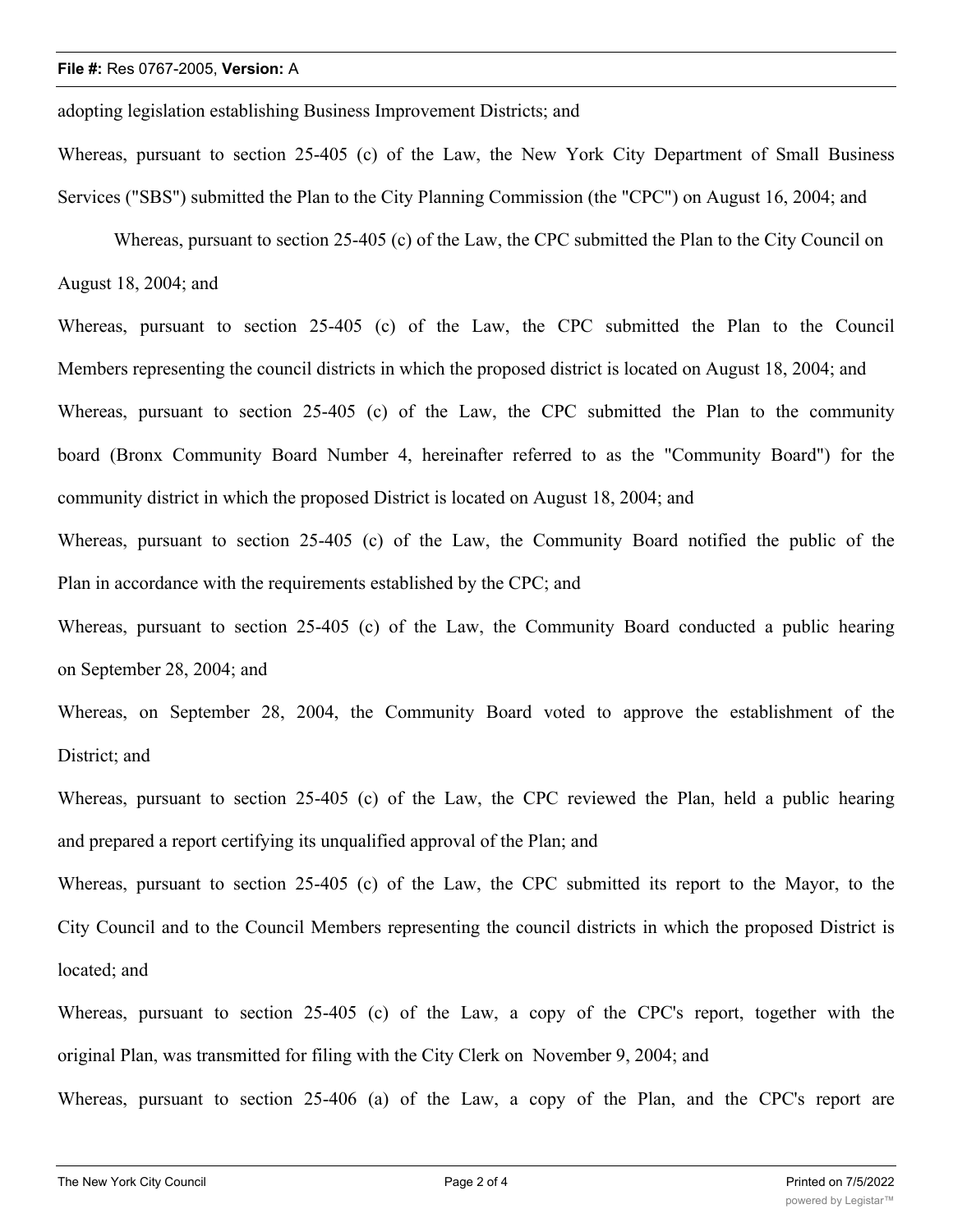## **File #:** Res 0767-2005, **Version:** A

annexed hereto and are made part of this Resolution; and

Whereas, pursuant to section 25-406 (a) of the Law, the Plan is on file for public inspection in the Office of the City Clerk, Municipal Building, Room 265, New York, New York; and

Whereas, pursuant to Section 25-406 (b) of the Law, any owner of real property, deemed benefited and therefore within the District, objecting to the plan must file an objection at the Office of the City Clerk within thirty days of the conclusion of the hearing held by the City Council, notice of which is provided by this Resolution, on forms made available by the City Clerk; and

Whereas, pursuant to Section 25-406 (b) of the Law, if owners of at least fifty-one percent of the assessed valuation of all the benefited real property situated within the boundaries of the District proposed for establishment, as shown upon the latest completed assessment roll of the City, or at least fifty-one percent of the owners of benefited real property within the area included in the District proposed for establishment, file objections to the Plan with the City Clerk within the thirty-day objection period, the District will not be established; now, therefore, be it

Resolved, that the Council of the City of New York, pursuant to Section 25-406 of the Law, hereby directs that:

(i) February 16, 2005 is the date and 10:30 a.m. is the time and the City Council Committee Meeting Room, 2nd Floor, City Hall is the place for a public hearing (the "Public Hearing") to hear all persons interested in the establishment of the District;

(ii) the 161st Street BID Steering Committee shall, not less than ten nor more than thirty days before the date of the Public Hearing, mail a copy of this Resolution or a summary thereof to each owner of real property within the proposed District at the address shown on the latest City assessment roll, to such other persons as are registered with the City to receive tax bills concerning real property within the proposed District, and to the tenants of each building within the proposed District;

(iii) the Department of Small Business Services shall arrange for the publication of a copy of this